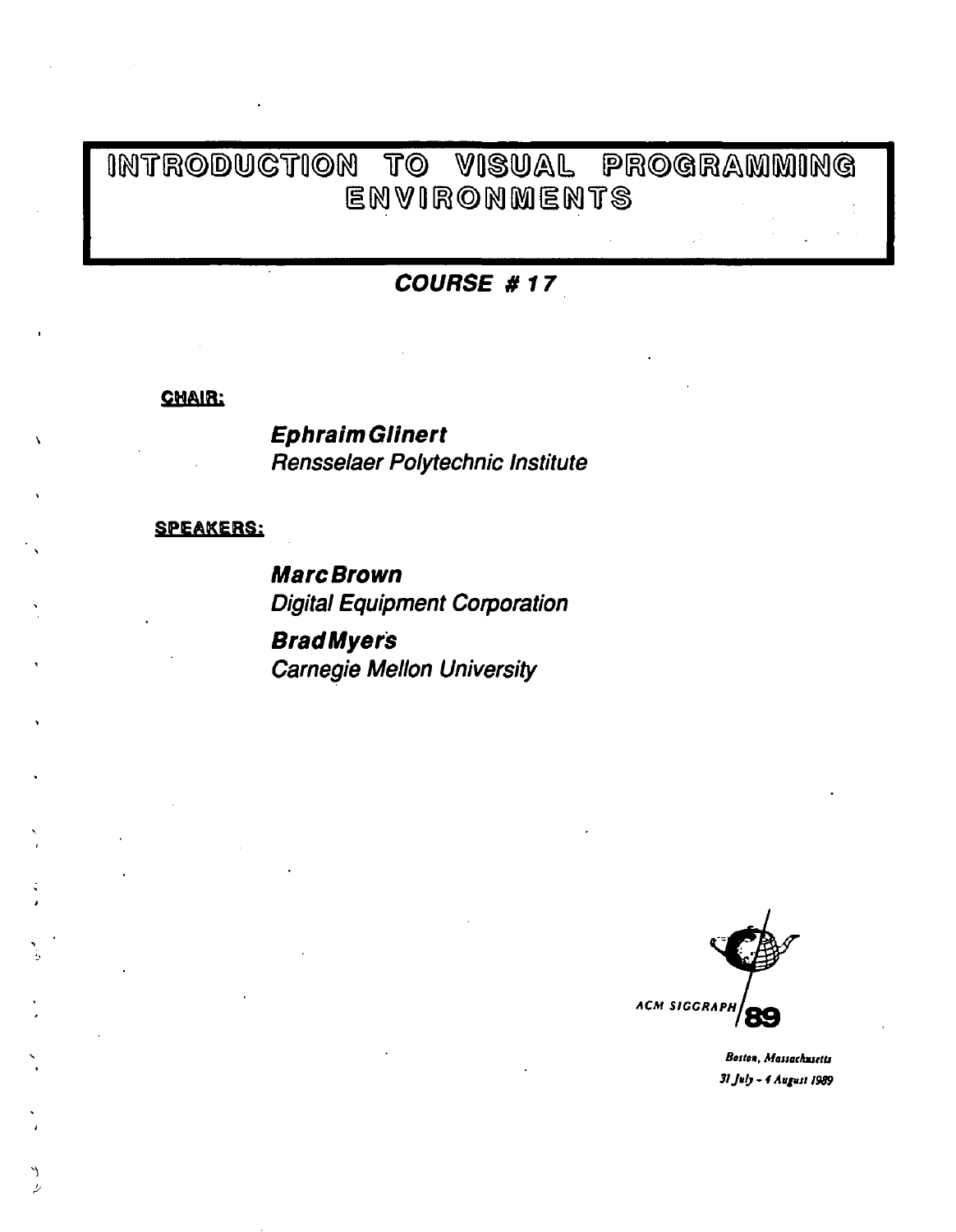# **INTRODUCTION TO VISUAL PROGRAMMING ENVIRONMENTS**

## **Ephraim P. Glinert**

Department of Computer Science Rensselaer Polytechnic Institute Troy, NY 12180 E-mail: glinert@turing.cs.rpi.edu

### **Marc H. Brown**

DEC Systems Research Center 130 Lytton Avenue Palo Alto, CA 94301 E-mail: mhb@src.dec.com

## **Brad A. Myers**

Computer Science Department Carnegie Mellon University Pittsburgh, PA 15213 E-mail: bam@a.gp.cs.cmu.edu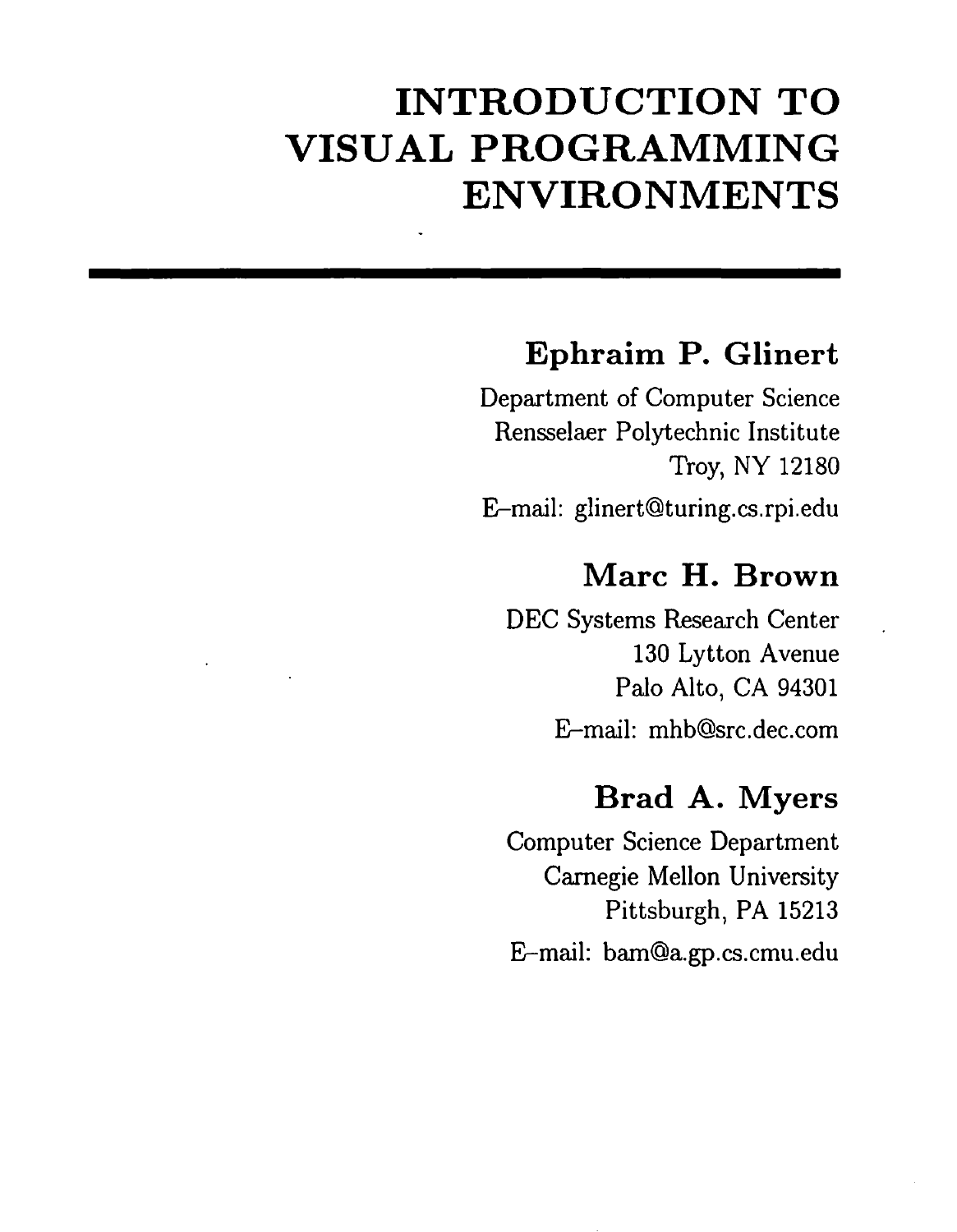## **Table of contents**

ABOUT THE SPEAKERS

COURSE OUTLIHE AND TIMETABLE

COURSE NOTES:

- 1 Introduction definitions and taxonomies: Brad A. Myers
- 23 Graphical representations for programs: Ephraim P. Glinert
- 55 Data visualization: Mare H. Brovn
- 67 Data and eoda visualization in MaeGNOME: Brad A. Myers
- 75 Algorithm animation issues and systems: Mare H. Brovn
- 91 Exploring the general-purpose visual alternative: Ephraim P. Glinert
- 117 Visual programming and programming by ezample in PERIDOT: Brad A. Myers
- 127 Key issues in ieon design: Ephraim P. Glinert

149 Outstanding issues in Visual programming: Brad A. Myers

157 Summing up: Ephraim P. Glinert

#### SELECTED REPRINTS:

| 162 | "The State of the Art in Visual Programming and Program Visualization"<br>by Brad A. Myers                                                |
|-----|-------------------------------------------------------------------------------------------------------------------------------------------|
| 188 | "Automatic Data Visualization for Novice Pascal Programmers"<br>by Brad A. Myers, Ravinder Chandhok and Atul Sareen                       |
| 196 | "Techniques for Algorithm Animation"<br>by Marc H. Brown and Robert Sedgewick                                                             |
| 208 | "Exploring Algorithms Using BALSA-II"<br>by Marc H. Brown                                                                                 |
| 232 | "C/SQUARED: A Mixed Textual/Graphical Programming Environment for C"<br>by Mark E. Kopache and Ephraim P. Glinert                         |
| 240 | "Creating User Interfaces using Programming-by-Example, Visual<br>Programming, and Constraints" by Brad A. Myers                          |
| 258 | "The Design View: A Design Oriented, High-Level Programming Environment"<br>by Jim Roberts, John Pane, Mark Stehlik and Jacobo Carrasquel |
| 266 | "Designing Iconic Programming Systems: Representation and Learnability"<br>by Steven L. Tanimoto and Ephraim P. Glinert                   |
| 274 | "Out of Flatland: Towards Three-Dimensional Visual Programming"<br>by Ephraim P. Glinert                                                  |
| 282 | "An Experiment into the Use of Auditory Cues to Reduce Visual Workload"<br>by Megan L. Brown, Sandra L. Newsome and Ephraim P. Glinert    |
| 290 | Draft Table-of-Contents: "Visual Programming Environments" (A Tutorial)<br>by Ephraim P. Glinert                                          |

 $\lambda$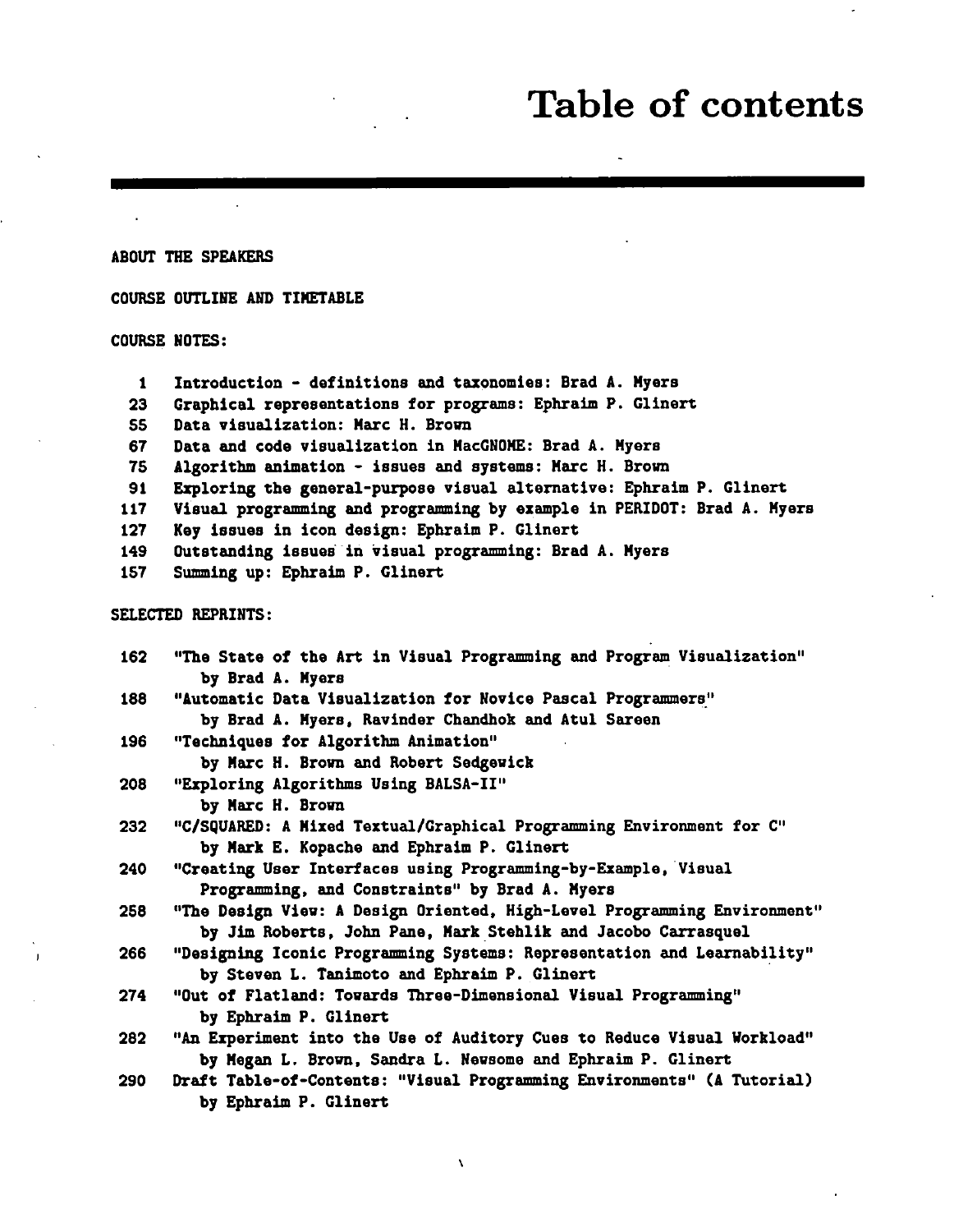- *Ephraim P. Glinert* is with the Dept. of Computer Science at Rensselaer Polytechnic Institute. His research interests include multiparadigm and graphical programming environments, nontextual human-computer interfaces, computers and the physically handicapped, and CAD environments for VLSI design. He holds the PhD from the University of Washington, where he was an IBM graduate fellow for two years. Together with his graduate students, he has designed and implemented numerous visual environments, including PICT (which formed the topic of his dissertation), SunPict, PC-TILES,  $C^2$ , MAGNEX and the OOCADE user interface. He has lectured widely on his research, including an intensive graduate-level course in the Dept. of Computer Engineering at National Chiao Tung University, Taiwan in the summer of 1987. He is the author of the chapter "Nontextual Programming Environments" in the volume *Principles of Visual Progrnmming Systems* edited by S.-K. Chang, which will be published later this year by Prentice Hall. He is also currently editing a tutorial on visual computing environments for the IEEE Computer Society Press. In 1987, he was elected Vice Chair of the ACM Special Interest Group for Computers and the Physically Handicapped (SIGCAPH).
- *Marc H. Brown* is a member of the research staff at Digital Equipment Corporation's Systems Research Center in Palo Alto, CA. He received the PhD in Computer Science from Brown University in 1987, working with Andy van Dam and Robert Sedgewick on the "Electronic Classroom" project. Brown was primarily responsible for the BALSA system, the course-ware environment used in the classroom for interactive animation of computer programs. His subsequent work on BALSA-II was the basis for his dissertation *Algorithm Animation,* which was selected as a 1987 ACM Distinguished Dissertation. Brown's current research interests focus on (parallel) algorithm animation, program visualization, user interfaces, graphics, workstation environments, and computer science education.
- *Brad A. Myers* is a research computer scientist at Carnegie Mellon University. He received his PhD in computer science from the University of Toronto, and the MS and BSc from MIT, during which time he was a research intern at Xerox PARC. From 1980 through 1983 he worked at PERQ Systems Corp., where he designed and implemented the SAPPHIRE window manager. Myers' PhD research led to the development of the PERIDOT system, which uses visual programming and programming by example in novel ways to help users design user interfaces. The INCENSE system built at Xerox PARC for his MSc thesis was one of the first program visualization systems. His current research interests include user interface management systems (UIMSs), user interfaces, programming by example, visual programming, interaction techniques, window management, programming environments, debugging, and graphics.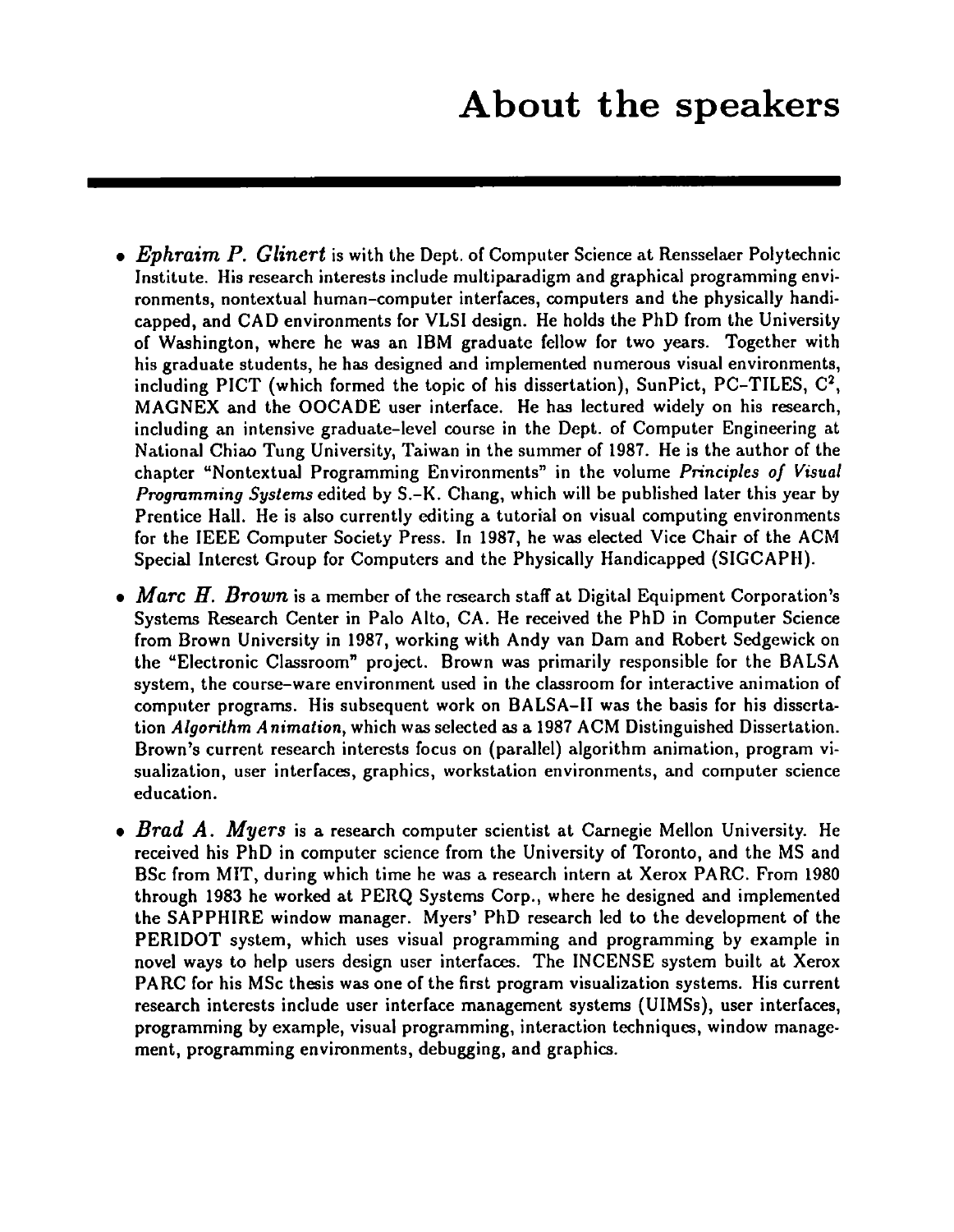# Course outline and timetable

SESSION I:

- 1. EPG (15 min): Welcome and course overview.
- 2. BAM (30 min): Definitions and taxonomies.
- 3. EPG (45 min): Graphical representations for programs.

#### BREAK

- 4. MHB (60 min): Data visualization.
- 5. BAM (30 min): Data and code visualization in MacGNOME.